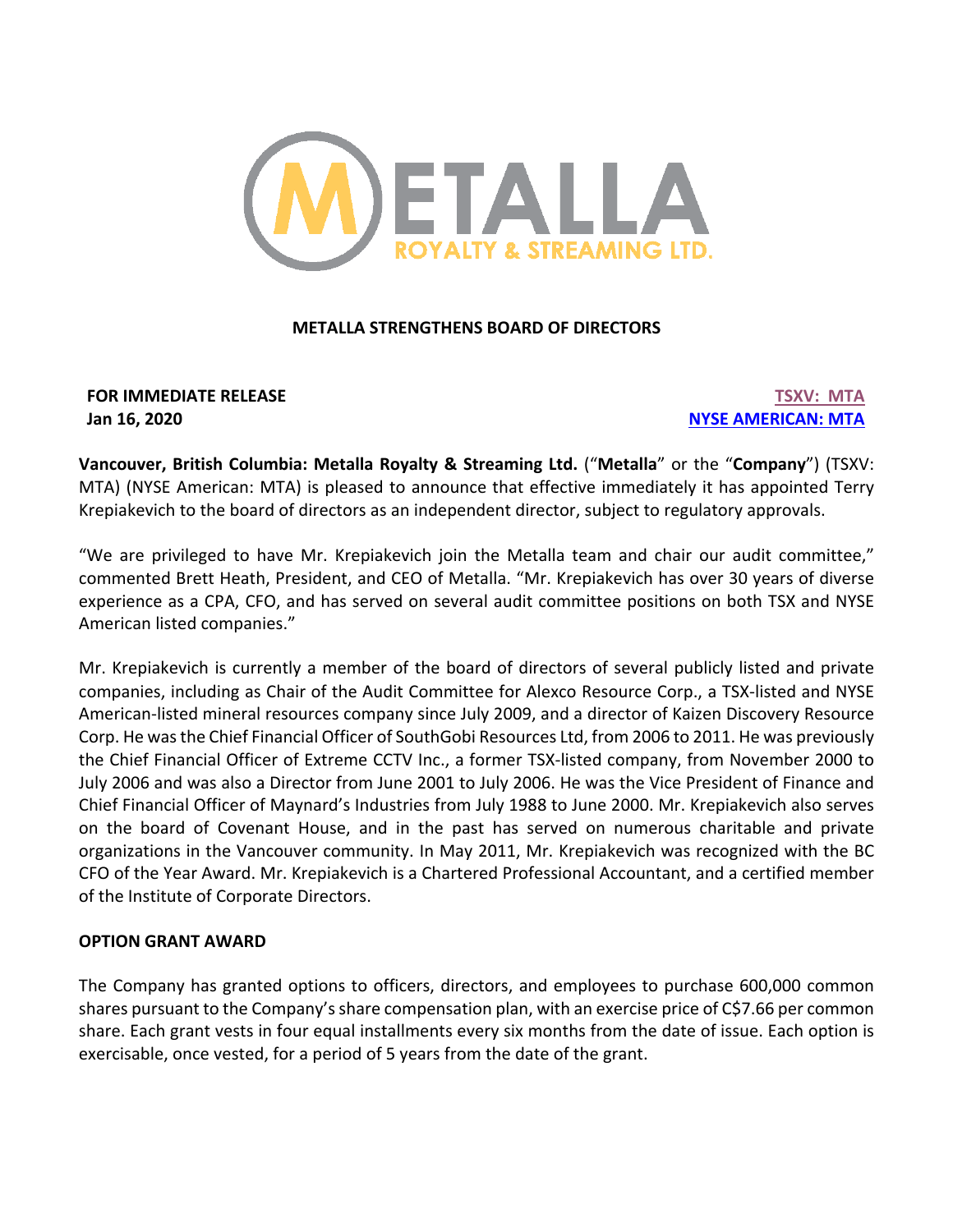### **ABOUT METALLA**

Metalla is a precious metals royalty and streaming company. Metalla provides shareholders with leveraged precious metal exposure through a diversified and growing portfolio of royalties and streams. Our strong foundation of current and future cash-generating asset base, combined with an experienced team gives Metalla a path to become one of the leading gold and silver companies for the next commodities cycle.

For further information, please visit our website at www.metallaroyalty.com

### **ON BEHALF OF METALLA ROYALTY & STREAMING LTD.**

(signed) "Brett Heath"

President and CEO

### **CONTACT INFORMATION**

## **Metalla Royalty & Streaming Ltd.**

Brett Heath, President & CEO Phone: 604-696-0741 Email: info@metallaroyalty.com

Kristina Pillon, Investor Relations Phone: 604-908-1695 Email: kristina@metallaroyalty.com

#### Website: www.metallaroyalty.com

*Neither the TSXV nor it's Regulation Services Provider (as that term is defined in the policies of the Exchange) accept responsibility for the adequacy or accuracy of this release.*

#### *Cautionary Note Regarding Forward-Looking Statements*

*This press release contains "forward-looking information" and "forward-looking statements" within the meaning of applicable Canadian and U.S. securities legislation. The forward-looking statements herein are made as of the date of this press release only, and the Company does not assume any obligation to update or revise them to reflect new information, estimates or opinions, future events or results or otherwise, except as required by applicable law.*

*Often, but not always, forward-looking statements can be identified by the use of words such as "plans", "expects", "is expected", "budgets", "scheduled", "estimates", "forecasts", "predicts", "projects", "intends", "targets", "aims", "anticipates" or "believes" or variations (including negative variations) of such words and phrases or may be identified by statements to the effect that certain actions "may", "could", "should", "would", "might" or "will" be taken, occur or be achieved. Forward-looking statements and information include, but are not limited to, the potential for Metalla to become one of the leading precious metal royalty and streaming companies. Forward-looking statements and information are based on forecasts of future results, estimates of amounts not yet determinable and assumptions that, while believed by management to be reasonable, are inherently subject to significant business, economic and competitive uncertainties, and contingencies. Forward-looking statements and information are subject to various known and unknown risks and uncertainties, many of*  which are beyond the ability of Metalla to control or predict, that may cause Metalla's actual results, performance or achievements to be materially different *from those expressed or implied thereby, and are developed based on assumptions about such risks, uncertainties and other factors set out herein, including*  but not limited to: the impact of general business and economic conditions and other related risks and uncertainties including other risks and uncertainties *disclosed under the heading "Risk Factors" in the Company's most recent annual information form, annual report on Form 40-F and other documents filed with or submitted to the Canadian securities regulatory authorities on the SEDAR website at www.sedar.com and the U.S. Securities and Exchange Commission on*